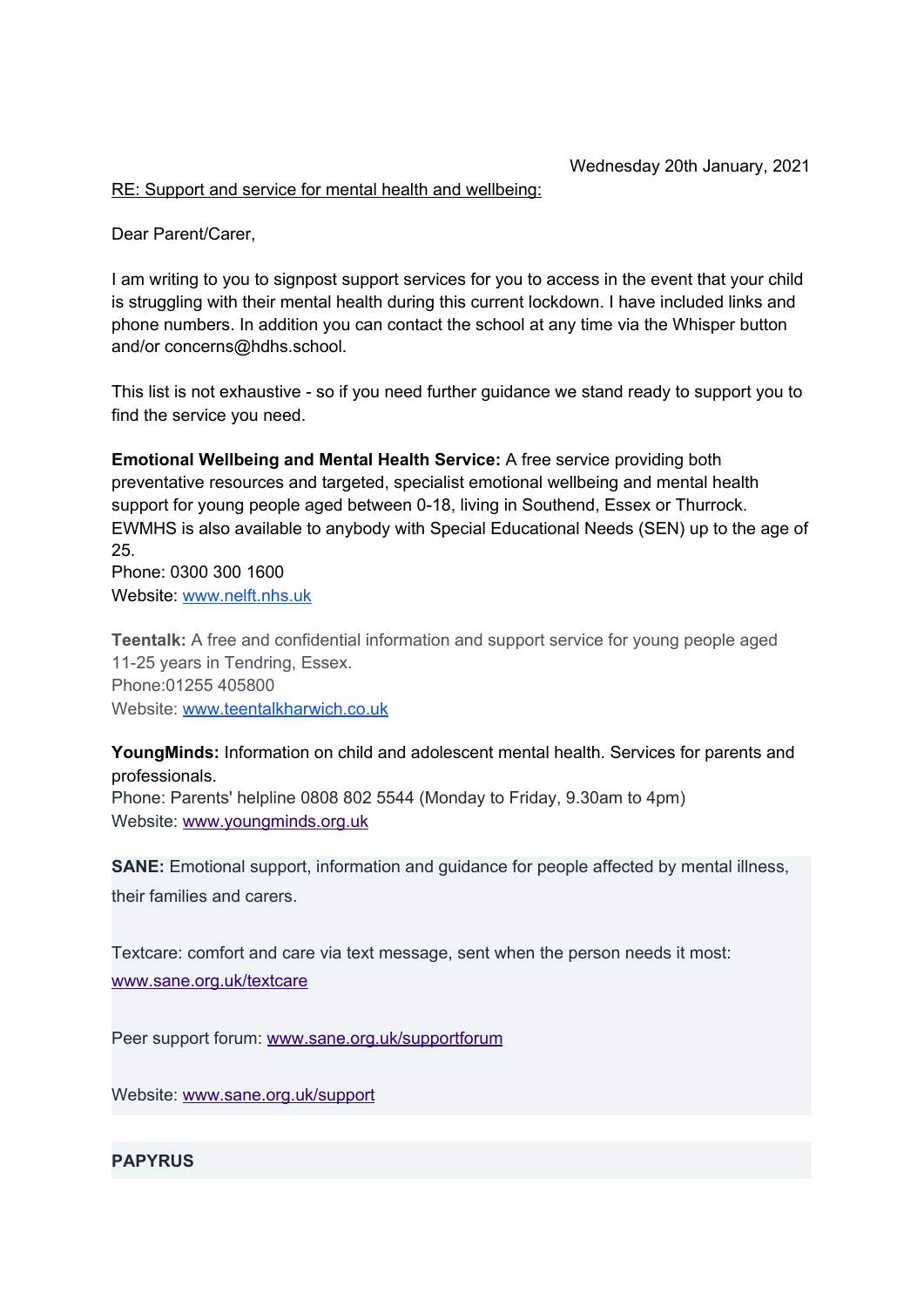Young suicide prevention society.

Phone: HOPElineUK 0800 068 4141 (9am to midnight, every day of the year)

Website: [www.papyrus-uk.org](http://www.papyrus-uk.org/)

## **CALM**

CALM is the Campaign Against Living Miserably. A charity providing a mental health helpline and webchat.

Phone: 0800 58 58 58 (daily, 5pm to midnight)

Website: [www.thecalmzone.net](http://www.thecalmzone.net/)

# **STEM4**

Stem4 is a charity that supports positive mental health in teenagers. Information on mental health, mental health apps and education.

### Website: Stem4.org.uk

### **KOOTH**

Kooth is an online **mental** wellbeing community. Access free, safe and anonymous **support**. Website: [www.kooth.com](http://www.kooth.com/)

**Livewell campaign:** The livewell campaign aims to provide help during Covid 19 pandemic. It is designed to engage communities, families and individuals with the aim of providing information about all that is on offer in Essex to improve health and wellbeing. Website: [www.livewellcampaign.co.uk](http://www.livewellcampaign.co.uk/)

**The Samaritans:** The Samaritans offer a listening service to those going through a personal crisis and wanting to talk about their despair or suicidal feelings. Phone: 01245 357357 (Local Helpline) Tel: 08457 909090 (National Helpline) Website: [www.samaritans.org](http://www.samaritans.org/)

**NSPCC:** A 24 hour free confidential helpline for children and young people Phone: 0800 8005000 Website: [www.nspcc.org.uk](http://www.nspcc.org.uk/)